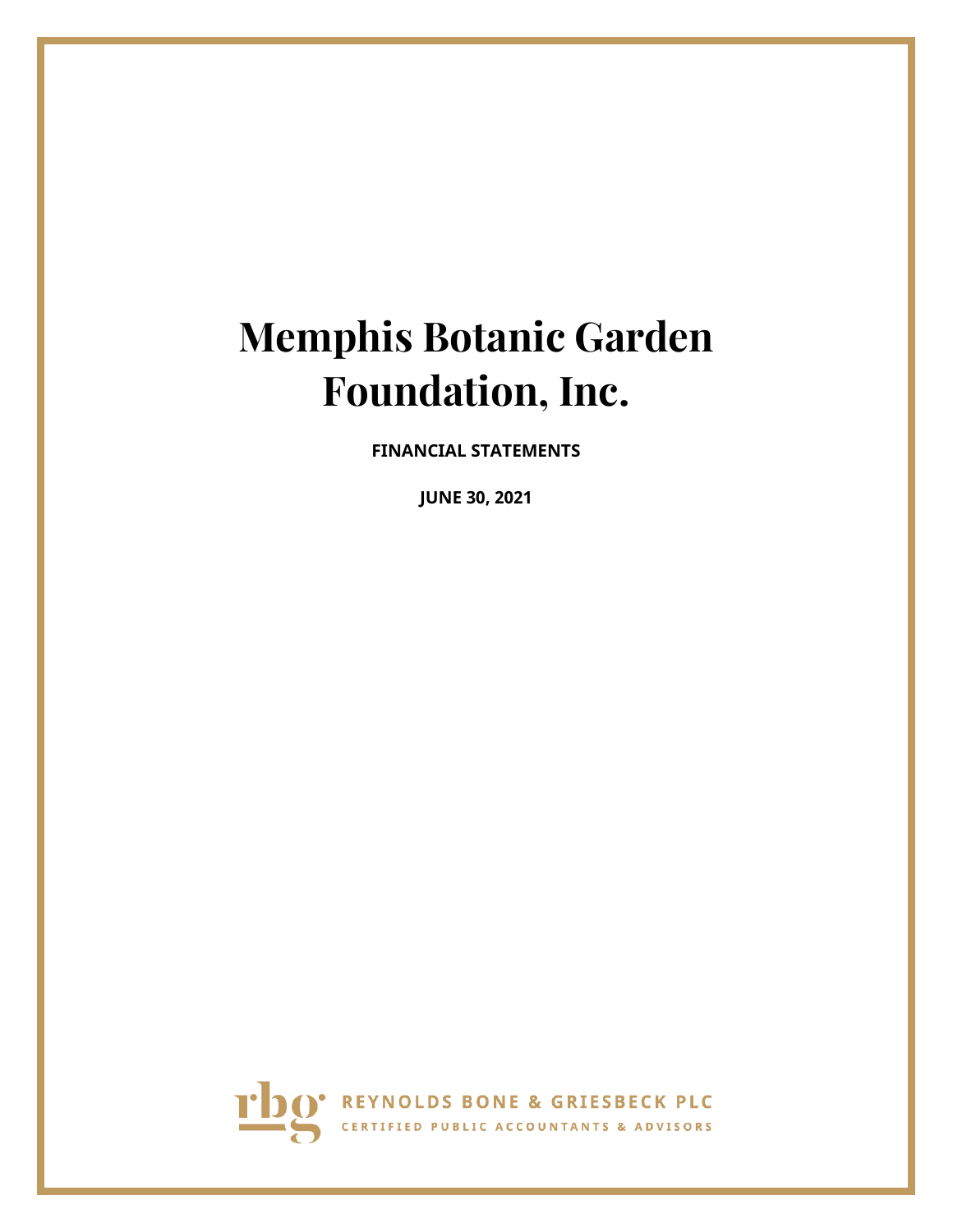# **TABLE OF CONTENTS**

*Memphis Botanic Garden Foundation, Inc. June 30, 2021*

|                                         | <u>Page</u>    |
|-----------------------------------------|----------------|
| <b>Independent Auditor's Report</b>     | 1              |
| <b>Financial Statements</b>             |                |
| <b>Statement of Financial Position</b>  | 3              |
| <b>Statement of Activities</b>          | $\overline{4}$ |
| <b>Statement of Functional Expenses</b> | 5              |
| <b>Statement of Cash Flows</b>          | 6              |
| <b>Notes to Financial Statements</b>    | $\tau$         |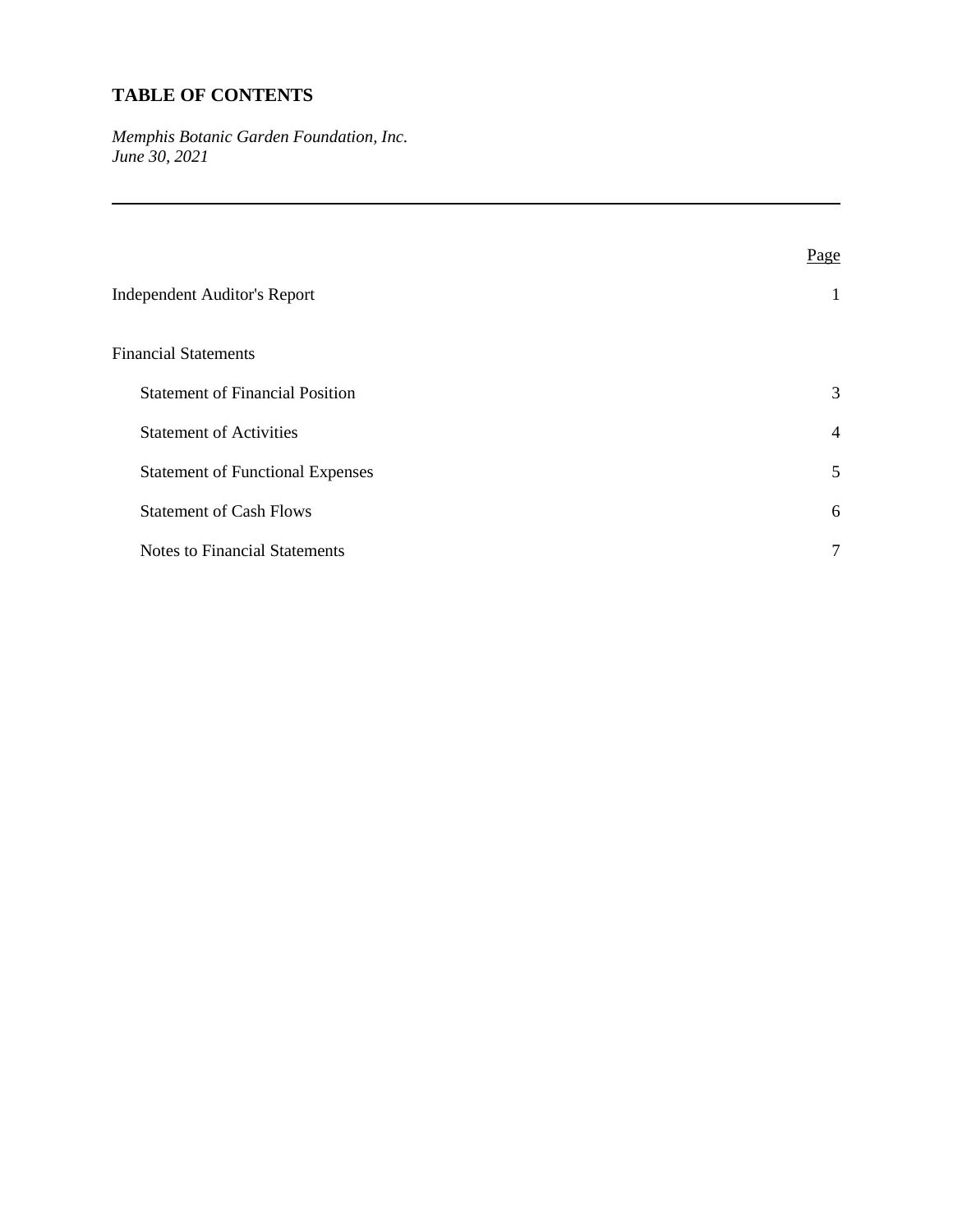

#### **INDEPENDENT AUDITOR'S REPORT**

The Board of Directors Memphis Botanic Garden Foundation, Inc. Memphis, Tennessee

We have audited the accompanying financial statements of Memphis Botanic Garden Foundation, Inc. (the Foundation) (a nonprofit organization), which comprise the statement of financial position as of June 30, 2021, and the related statements of activities, functional expenses and cash flows for the year then ended, and the related notes to the financial statements.

#### **Management's Responsibility for the Financial Statements**

Management is responsible for the preparation and fair presentation of these financial statements in accordance with accounting principles generally accepted in the United States of America; this includes the design, implementation, and maintenance of internal control relevant to the preparation and fair presentation of financial statements that are free from material misstatement, whether due to fraud or error.

#### **Auditor's Responsibility**

Our responsibility is to express an opinion on these financial statements based on our audit. We conducted our audit in accordance with auditing standards generally accepted in the United States of America. Those standards require that we plan and perform the audit to obtain reasonable assurance about whether the financial statements are free from material misstatement.

An audit involves performing procedures to obtain audit evidence about the amounts and disclosures in the financial statements. The procedures selected depend on the auditor's judgment, including the assessment of the risks of material misstatement of the financial statements, whether due to fraud or error. In making those risk assessments, the auditor considers internal control relevant to the Foundation's preparation and fair presentation of the financial statements in order to design audit procedures that are appropriate in the circumstances, but not for the purpose of expressing an opinion on the effectiveness of the Foundation's internal control. Accordingly, we express no such opinion. An audit also includes evaluating the appropriateness of accounting policies used and the reasonableness of significant accounting estimates made by management, as well as evaluating the overall presentation of the financial statements.

We believe that the audit evidence we have obtained is sufficient and appropriate to provide a basis for our audit opinion.

Clark Centre, 5100 Wheelis Dr, Ste 300, Memphis, Tennessee 38117 • P 901.682.2431 • F 901.683.5482 • **rbgcpa.com**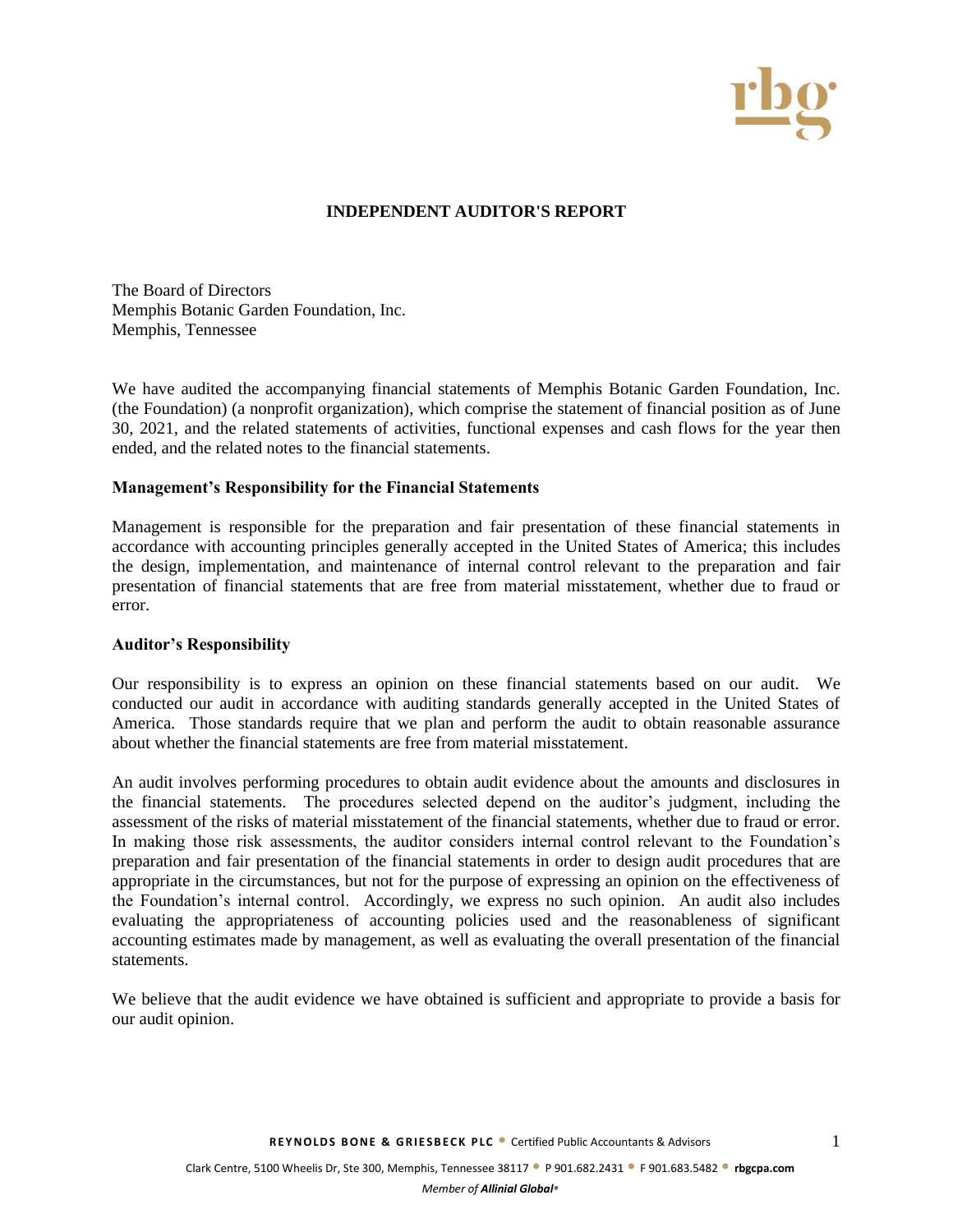

#### **Opinion**

In our opinion, the financial statements referred to above present fairly, in all material respects, the financial position of Memphis Botanic Garden Foundation, Inc. as of June 30, 2021, and the changes in its net assets and its cash flows for the year then ended in accordance with accounting principles generally accepted in the United States of America.

Regnalds, Bone & Grisbeck PLC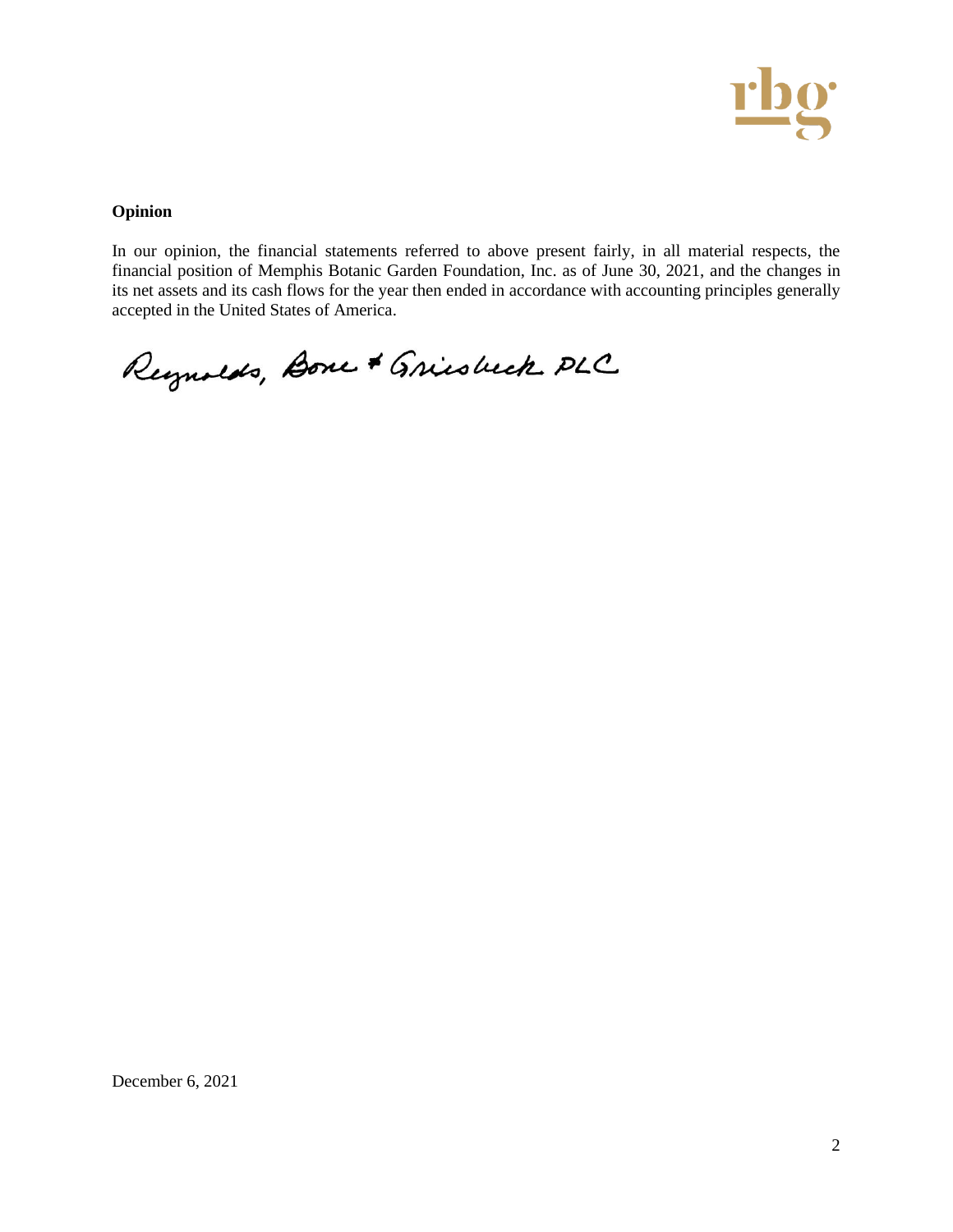# **STATEMENT OF FINANCIAL POSITION**

*Memphis Botanic Garden Foundation, Inc. June 30, 2021*

# **ASSETS**

| Cash and cash equivalents                  | \$<br>2,878,530 |
|--------------------------------------------|-----------------|
| Receivables:                               |                 |
| Contributions, net                         | 1,374,335       |
| Rental and other                           | 23,670          |
| Investments, at fair value                 | 3,855,108       |
| Prepaid expenses                           | 29,479          |
| Equipment, net                             | 50,608          |
| Sculptures, net                            | 81,964          |
| <b>Total</b> assets                        | \$<br>8,293,694 |
| <b>LIABILITIES AND NET ASSETS</b>          |                 |
| Accounts payable and accrued expenses      | \$<br>181,088   |
| Accrued salaries and vacations             | 138,068         |
| Deferred revenue                           | 2,054,124       |
| Note payable - Paycheck Protection Program | 456,945         |
| Note payable - bank                        | 184,134         |
|                                            | 3,014,359       |
| Net assets                                 |                 |
| Without donor restrictions                 | (55,762)        |
| With donor restrictions                    | 5,335,097       |
|                                            |                 |
| Total net assets                           | 5,279,335       |
| Total liabilities and net assets           | \$<br>8,293,694 |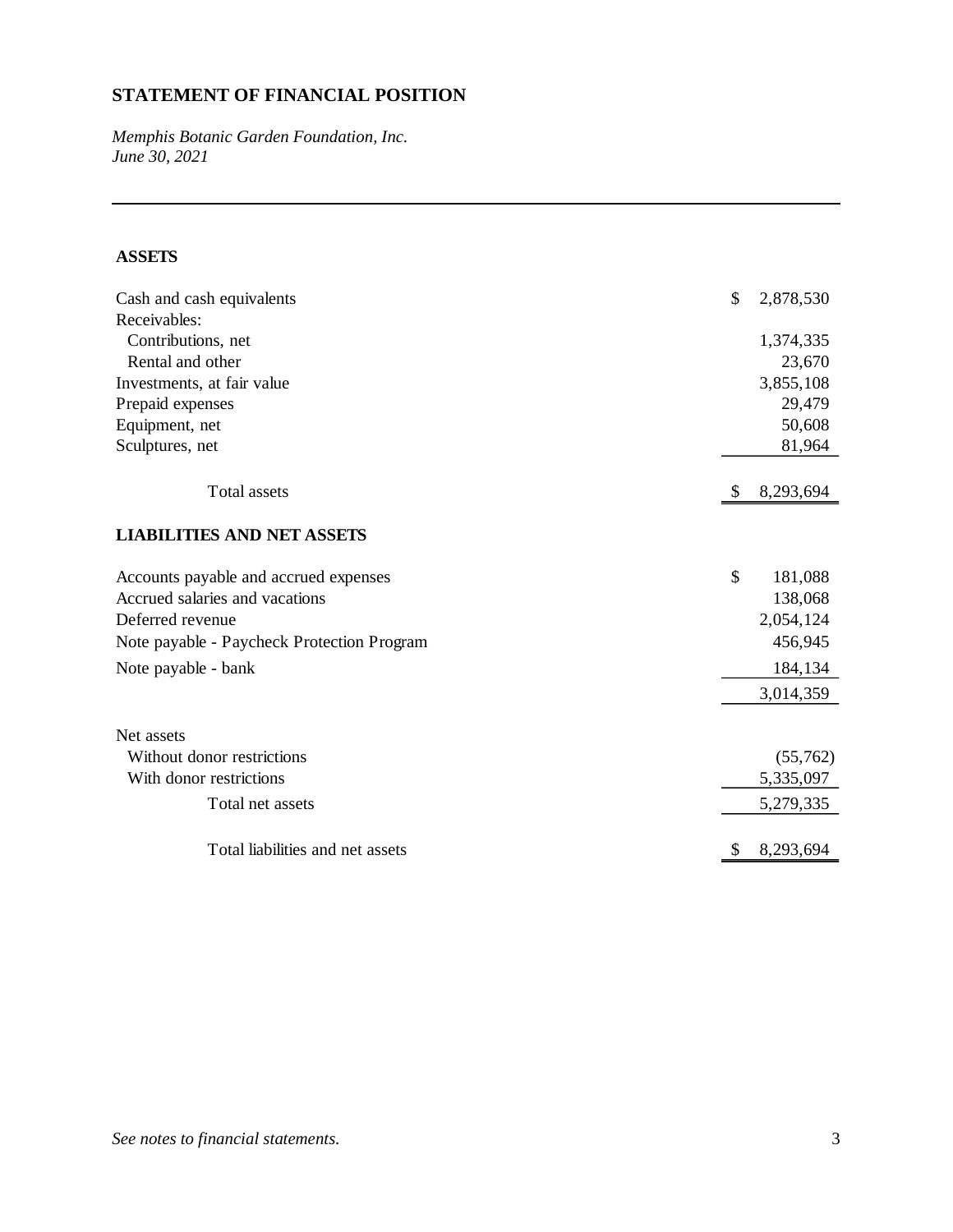# **STATEMENT OF ACTIVITIES**

*Memphis Botanic Garden Foundation, Inc. Year Ended June 30, 2021*

|                                                         | <b>Without Donor</b><br>Restrictions  | With Donor<br>Restrictions | Total           |
|---------------------------------------------------------|---------------------------------------|----------------------------|-----------------|
| Garden support and revenue:                             |                                       |                            |                 |
| Membership dues and admissions                          | \$<br>632,592                         | \$                         | \$<br>632,592   |
| <b>Education</b> fees                                   | 49,856                                |                            | 49,856          |
| Management fees                                         | 170,819                               |                            | 170,819         |
| Contributions                                           | 266,393                               | 309,214                    | 575,607         |
| Facility rental                                         | 445,597                               |                            | 445,597         |
| Food and beverage                                       | 10,294                                |                            | 10,294          |
| Art sales                                               | 22,426                                |                            | 22,426          |
| Special event income                                    | 216,334                               |                            | 216,334         |
| Grant income                                            | 1,469,098                             |                            | 1,469,098       |
| Other income                                            | 347,177                               |                            | 347,177         |
| Net assets released from restrictions                   | 880,582                               | (880, 582)                 |                 |
| Total garden support and revenue                        | 4,511,168                             | (571, 368)                 | 3,939,800       |
| Program expenses:                                       |                                       |                            |                 |
| Garden activities                                       | 2,567,895                             |                            | 2,567,895       |
| Rental activities                                       | 295,759                               |                            | 295,759         |
| Support expenses:                                       |                                       |                            |                 |
| Management and general                                  | 769,674                               |                            | 769,674         |
| Fundraising                                             | 220,698                               |                            | 220,698         |
| Total program and support expenses                      | 3,854,026                             |                            | 3,854,026       |
| Change in net assets from garden operations             | 657,142                               | (571, 368)                 | 85,774          |
|                                                         |                                       |                            |                 |
| Music operations:                                       |                                       |                            |                 |
| Music revenues                                          | 474,465                               |                            | 474,465         |
| Music expenses<br>Net assets released from restrictions | (390, 849)                            |                            | (390, 849)      |
|                                                         |                                       |                            |                 |
| Change in net assets from music operations              | 83,616                                |                            | 83,616          |
| Nonoperating activities:                                |                                       |                            |                 |
| Gain on extinguishment of note payable - Paycheck       |                                       |                            |                 |
| <b>Protection Program</b>                               | 445,500                               |                            | 445,500         |
| Investment gain                                         | 541,411                               |                            | 541,411         |
| Interest expense                                        | (10, 762)                             |                            | (10, 762)       |
| Change in net asset from nonoperating activities        | 976,149                               |                            | 976,149         |
| Total change in net assets                              | 1,716,907                             | (571, 368)                 | 1,145,539       |
| Net assets, beginning of year                           | (1,772,669)                           | 5,906,465                  | 4,133,796       |
| Net assets, end of year                                 | (55,762)<br>$\boldsymbol{\mathsf{S}}$ | \$<br>5,335,097            | \$<br>5,279,335 |

*See notes to financial statements.* 4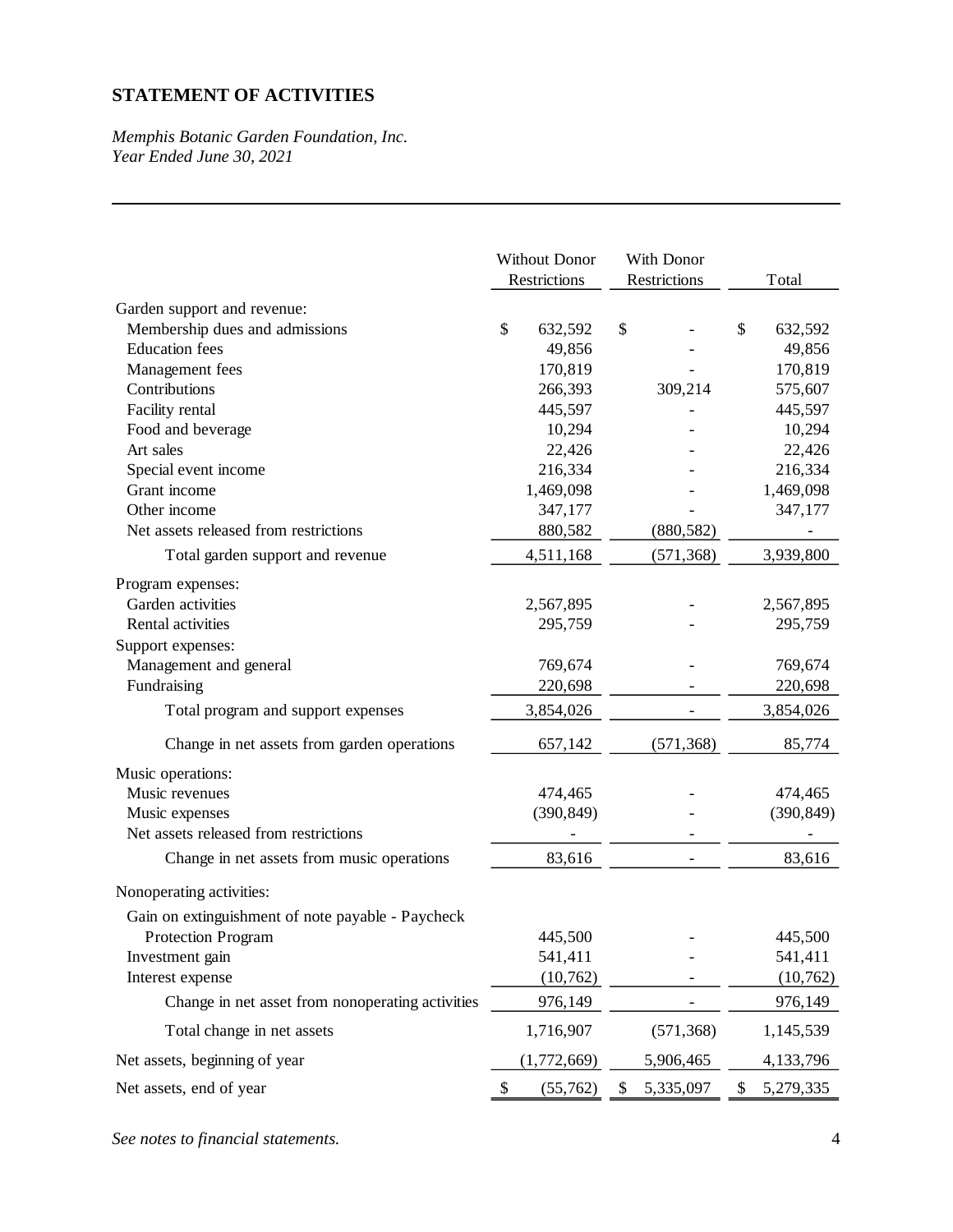# **STATEMENT OF FUNCTIONAL EXPENSES**

*Memphis Botanic Garden Foundation, Inc. Year Ended June 30, 2021*

|                           | Garden          | Rentals       | Management<br>and General | Fundraising   | Music         | Total           |
|---------------------------|-----------------|---------------|---------------------------|---------------|---------------|-----------------|
| Salaries and benefits     | \$<br>1,272,027 | \$<br>168,052 | \$<br>436,629             | \$<br>53,499  | \$            | \$<br>1,930,207 |
| Bank and credit card fees | 50              | 42            | 47,055                    | 9,198         |               | 56,345          |
| Art commissions           |                 |               |                           | 10,715        |               | 10,715          |
| <b>Special Events</b>     | 9,271           |               |                           | 102,882       |               | 112,153         |
| Depreciation              | 18,001          | 1,930         | 1,711                     |               |               | 21,642          |
| Dues and subscriptions    | 882             |               | 2,193                     | 3,528         |               | 6,603           |
| Equipment rental          | 2,279           | 98,034        | 5,623                     |               |               | 105,936         |
| Materials and supplies    | 212,037         | 1,661         | 69,370                    | 15,625        |               | 298,693         |
| Insurance                 | 54,450          | 8,727         | 83,358                    | 4,083         |               | 150,618         |
| Advertising               | 3,748           | 2,924         | 21,981                    |               |               | 28,653          |
| Repairs and maintenance   | 53,366          | 2,723         | 1,242                     |               |               | 57,331          |
| Other administrative      | 31,308          | 6,210         | 36,263                    | 367           |               | 74,148          |
| Office supplies           | 763             | 46            | 2,938                     | 88            |               | 3,835           |
| Postage                   | 275             |               | 2,906                     | 3,263         |               | 6,444           |
| Printing                  | 60              | 1,030         | 4,750                     | 16,366        |               | 22,206          |
| Professional fees         | 3,270           |               | 52,655                    | 560           |               | 56,485          |
| Music production          |                 |               |                           | 524           | 390,849       | 391,373         |
| Travel and training       | 1,409           |               | 1,000                     |               |               | 2,409           |
| <b>Bad debts</b>          |                 | 4,380         |                           |               |               | 4,380           |
| Capital improvements      | 904,699         |               |                           |               |               | 904,699         |
| Total expenses            | \$<br>2,567,895 | \$<br>295,759 | \$<br>769,674             | \$<br>220,698 | \$<br>390,849 | \$<br>4,244,875 |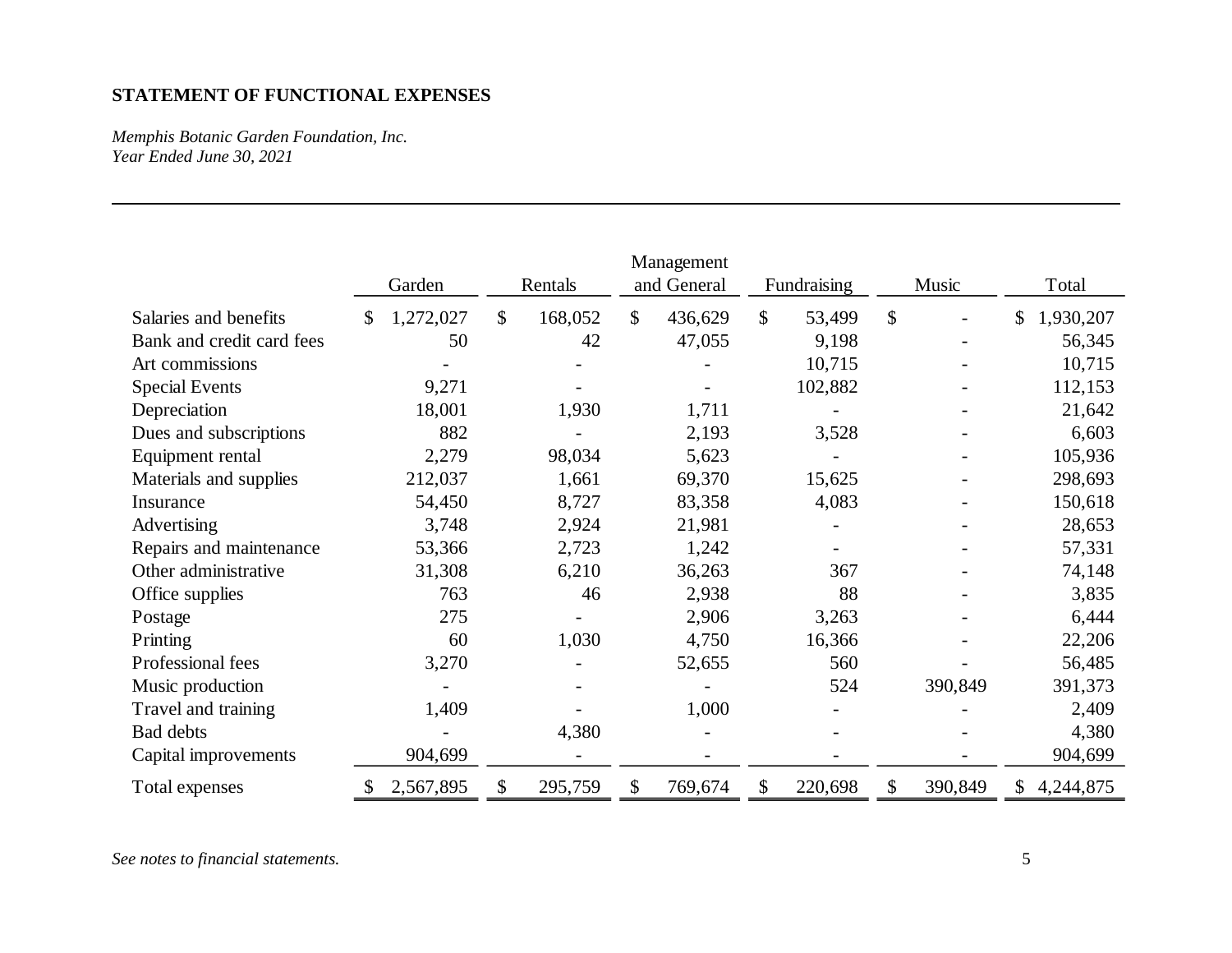# **STATEMENT OF CASH FLOWS**

*Memphis Botanic Garden Foundation, Inc. Year Ended June 30, 2021*

| Operating activities                                                 |                 |
|----------------------------------------------------------------------|-----------------|
| Change in net assets                                                 | \$<br>1,145,539 |
| Adjustments to reconcile the change in net assets to net             |                 |
| cash and cash equivalents provided by operating activities           |                 |
| Depreciation                                                         | 21,642          |
| Provision for bad debts                                              | 4,380           |
| Present value discounts                                              | (21, 734)       |
| Net realized and unrealized gains on investments                     | (471, 745)      |
| Contributions restricted for long-term purposes                      | (309, 214)      |
| Gain on extinguishment of note payable - Paycheck Protection Program | (445,500)       |
| Changes in operating assets and liabilities:                         |                 |
| Receivables                                                          | 763,270         |
| Prepaid expenses                                                     | 5,219           |
| Accounts payable and accrued expenses                                | 91,043          |
| Accrued salaries and vacations                                       | (15, 721)       |
| Deferred revenue                                                     | 1,393,355       |
| Net cash provided by operating activities                            | 2,160,534       |
| Investing activities                                                 |                 |
| Reinvested interest and dividend income                              | (69, 666)       |
| Purchases of investments                                             | (977, 853)      |
| Sales of investments                                                 | 698,305         |
| Purchases of equipment and sculptures                                | (60, 725)       |
| Net cash used in investing activities                                | (409, 939)      |
| Financing activities                                                 |                 |
| Collections on contributions restricted for long-term purposes       | 309,214         |
| Proceeds from Paycheck Protection Program loan                       | 456,945         |
| Payments on term note payable                                        | (93, 613)       |
| Net cash provided by financing activities                            | 672,546         |
| Net change in cash and cash equivalents                              | 2,423,141       |
| Cash and cash equivalents at beginning of year                       | 455,389         |
| Cash and cash equivalents at end of year                             | 2,878,530       |
| Supplementary disclosure of cash flow information<br>Interest paid   | 10,762          |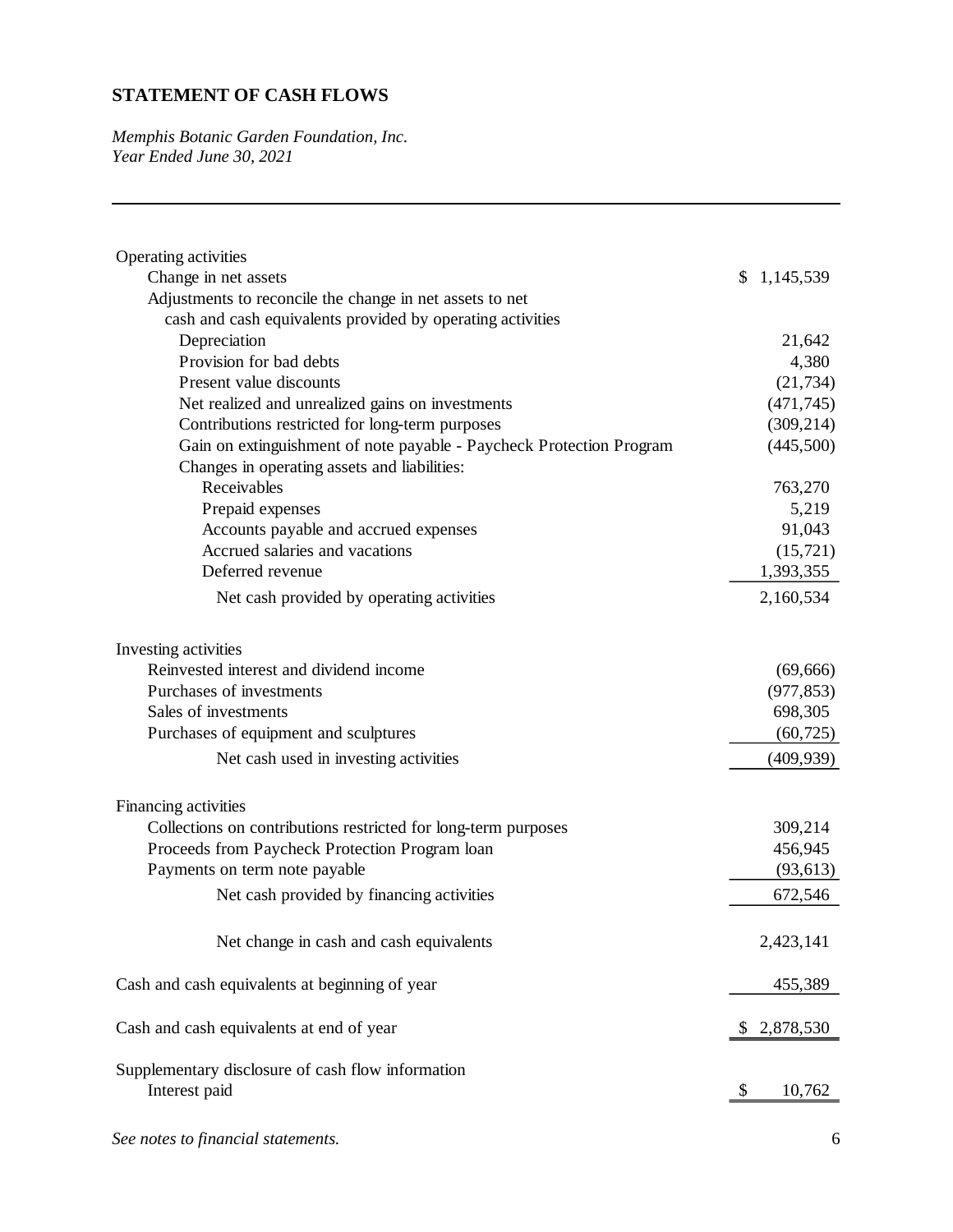*Memphis Botanic Garden Foundation, Inc. June 30, 2021*

#### **1. SUMMARY OF SIGNIFICANT ACCOUNTING POLICIES**

#### *Organization*

Memphis Botanic Garden Foundation, Inc. (the Foundation) is a non-profit corporation in Memphis, Tennessee. The purpose of the Foundation is to stimulate interest and promote education in horticulture, to promote public interest in the conservation of natural resources, and to assist in the preservation, development and management of the Memphis Botanic Garden (the "Garden"), which is owned by the City of Memphis.

#### *Financial Statements*

The Foundation prepares its financial statements on the accrual basis of accounting to focus on the Foundation as a whole by presenting balances and transactions according to the existence or absence of donor-imposed restrictions. This has been accomplished by classification of balances and transactions into two classes of net assets: net assets without donor restrictions and net assets with donor restrictions.

Net assets and revenues, expenses, gains, and losses are classified based on the existence or absence of donor-imposed restrictions. Accordingly, net assets and changes therein are classified as follows:

Net Assets Without Donor Restrictions - Net assets that are not subject to donor-imposed restrictions and may be expended for any purpose in performing the primary objectives of the Foundation. These net assets may be used at the discretion of the Foundation's management and the board of directors.

Net Assets With Donor Restrictions - Net assets subject to stipulations imposed by donors, and grantors. Some donor restrictions are temporary in nature; those restrictions will be met by actions of the Foundation or by the passage of time. Other donor restrictions are perpetual in nature, where by the donor has stipulated the funds by maintained in perpetuity.

Donor restricted contributions are reported as increases in net assets with donor restrictions. When a restriction expires, net assets are reclassified from net assets with donor restrictions to net assets without donor restrictions in the statement of activities.

#### *Use of Estimates*

Accounting principles generally accepted in the United States of America (U.S. GAAP) require management to make estimates and assumptions that affect the reported amounts of assets and liabilities and disclosure of contingent assets and liabilities at the date of the financial statements and the reported amounts of revenues and expenses during the reporting period. Actual results could differ from those estimates. Management considers the fair value of investments to be a significant estimate. See Note 3 for discussions of fair value measurements. Management believes that its estimates provided in the financial statements are reasonable.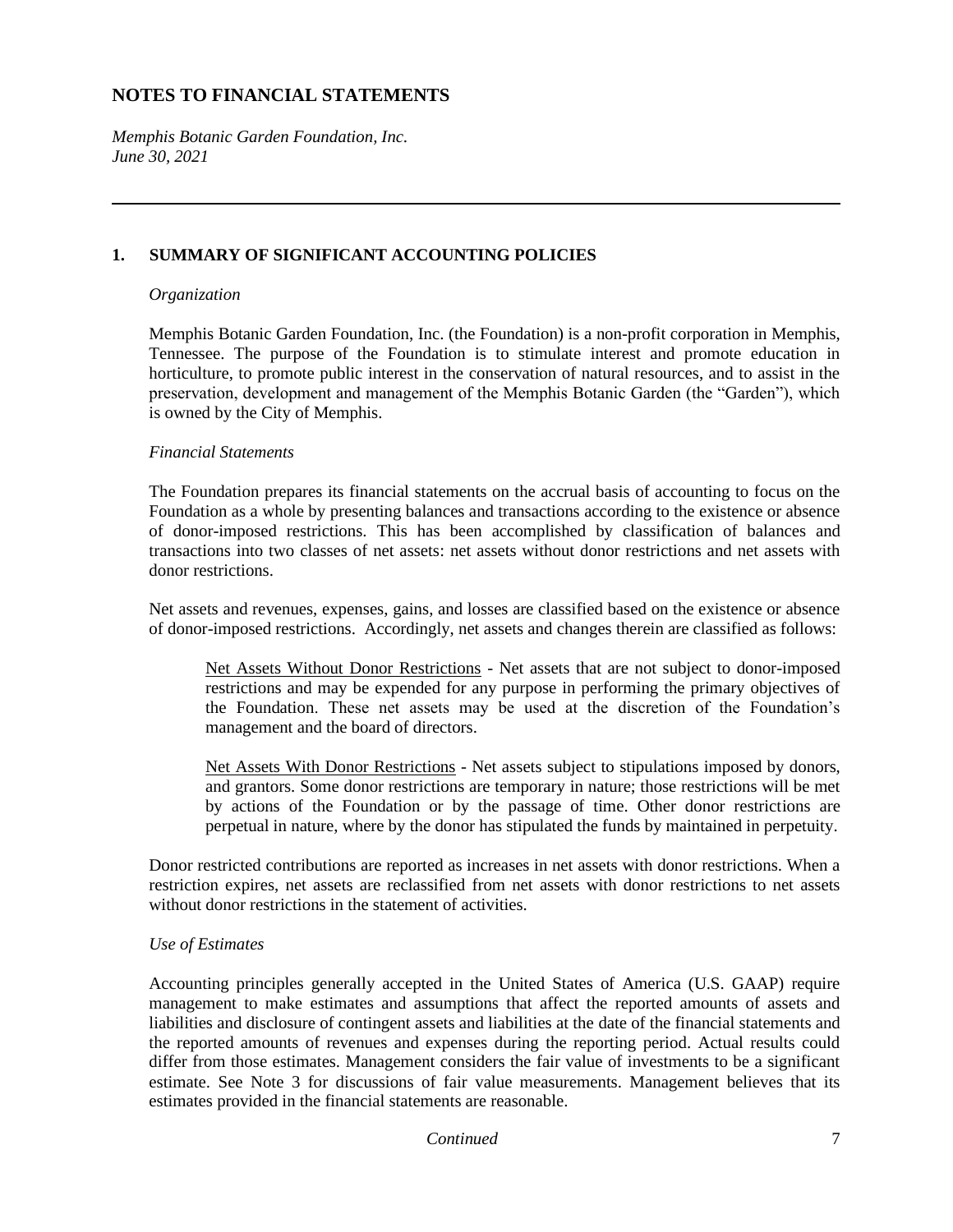*Memphis Botanic Garden Foundation, Inc. June 30, 2021*

#### *Concentrations of Credit Risk*

Due to the nature of its business and the volume of revenue activity, the Foundation can accumulate, from time to time, bank balances in excess of the insurance provided by federal deposit insurance authorities. The risk of maintaining deposits in excess of amounts insured by federal deposit authorities is managed by maintaining such deposits in high quality financial institutions.

#### *Cash and Cash Equivalents*

Cash and cash equivalents include highly liquid investments with an original maturity of three months or less when purchased.

#### *Investments, at Fair Value*

Investments are reported at fair value. Fair value is the price that would be received to sell an asset or paid to transfer a liability in an orderly transaction between market participants at the measurement date. See Note 3 for discussion of fair value measurements.

Purchases, including income reinvestments, and sales of securities are recorded on a trade-date basis. Interest and dividend income is recorded on an accrual basis. Realized gains on the sales of securities are calculated based on the specific identification of the securities sold. Investment gain includes the Foundation's unrealized gains on investments held during the year, realized gains, and interest and dividend income.

#### *Equipment, Sculptures and Capital Improvements*

Equipment is stated at cost, less accumulated depreciation. Depreciation is computed using the straight-line method over the estimated useful lives of the assets, which is 3 to 5 years. Repair and maintenance costs are expensed as incurred. Accumulated depreciation related to equipment at June 30, 2021 was \$352,323.

The Foundation also has sculptures that were purchased with restricted contributions. The restrictions state that the sculptures will remain property of the Foundation and not donated to the City of Memphis. Therefore, sculptures are recorded as assets of the Foundation at cost and depreciated using the straight-line method over the estimated useful lives of the assets, which is 15 years. Accumulated depreciation related to sculptures at June 30, 2021 was \$36,549.

The Foundation's capital improvements for buildings and grounds are expensed as incurred since the assets ultimately pass to the City of Memphis. For tax purposes these assets are capitalized and expensed over their tax depreciable life.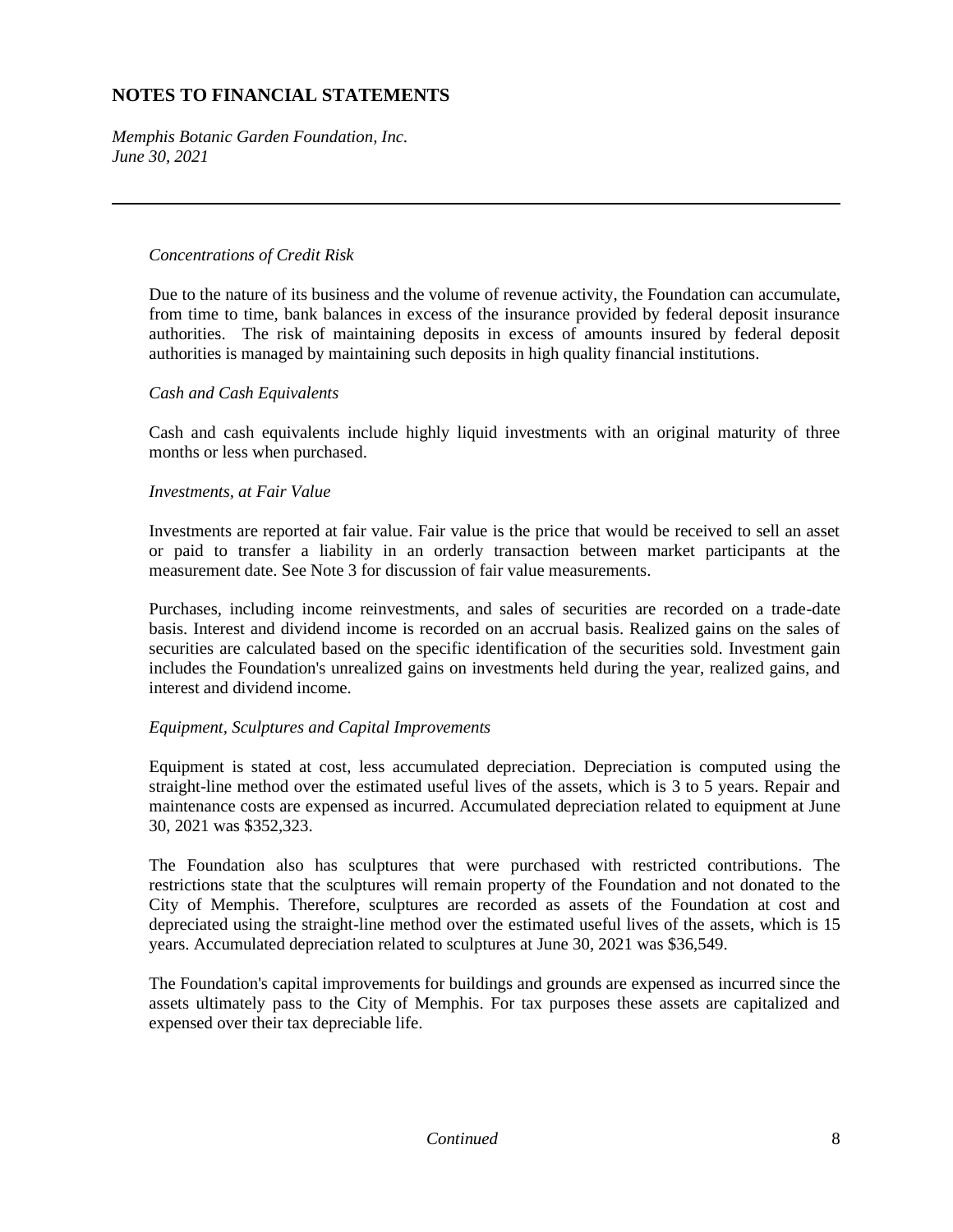*Memphis Botanic Garden Foundation, Inc. June 30, 2021*

#### *Support and Revenue*

The Foundation receives support and revenue from a variety of sources including private contributions. Contributions received are recorded as net assets without donor restrictions or net assets with donor restrictions depending upon the existence and/or nature of any donor restrictions. Contributions are recognized when the donor makes a promise to give to the Foundation that is, in substance, unconditional. Restricted contributions, and investment income that is limited to specific uses by donor-imposed restrictions, are reported as increases in net assets with donor restrictions. Net assets with donor restrictions are reclassified to net assets without donor restrictions when the restriction expires. Support that is restricted by the donor is reported as an increase in net assets without donor restrictions if the restriction expires in the reporting period in which the support is recognized. Conditional promises to give – that is, those with a measurable performance or other barrier and a right of return – are not recognized until the conditions on which they depend have been met.

Membership revenue is deferred over the term of the membership, typically one year. Advance ticket sales relating to the Garden Concert Series are deferred over the period of the concert series.

#### *Advertising*

Advertising costs are expensed as incurred, except for seasonal advertising for Live at the Garden, which is capitalized and amortized over the concert season of approximately three months. At June 30, 2021, there were no capitalized advertising cost due to the 2021 Live at the Garden series being pushed back into the Fall of 2021, and advertising cost not occurring until after June 30, 2021. Advertising expense for the year ended June 30, 2021 was \$28,653.

#### *Income Taxes*

The Internal Revenue Service has ruled that the Foundation qualifies under Section  $501(c)(3)$  of the Internal Revenue Code and is, therefore, not subject to federal income tax under present income tax laws. However the Foundation is subject to unrelated business income taxes, related to the Garden Series and facility rentals. The Foundation has net operating loss carryforwards of approximately \$4,178,000 to be carried forward and utilized in future years.

In accordance with U.S. GAAP, if applicable, the Foundation recognizes interest expense and penalties related to uncertain tax positions as interest expense and penalties in operating expenses. No amounts have been recognized in operating expenses for 2021. The Foundation is subject to routine audits by taxing authorities; however, there are currently no audits for any tax periods in progress.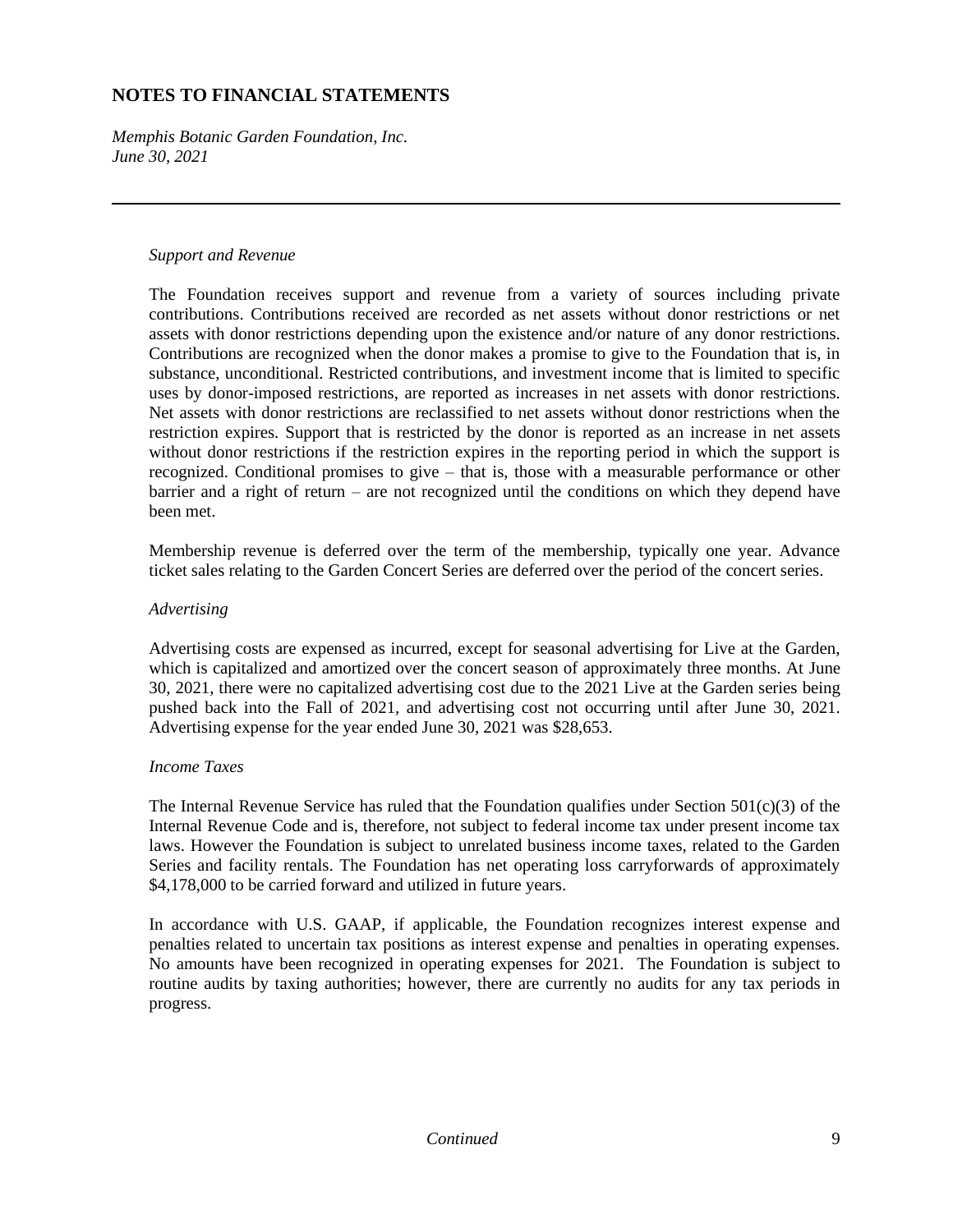*Memphis Botanic Garden Foundation, Inc. June 30, 2021*

#### *Functional Allocation of Expenses*

The costs of providing programs and other supporting services have been summarized on a functional basis in the statement of activities. Accordingly, certain costs have been allocated among the various programs and supporting services based on estimates made by management. Salaries and benefits have been allocated based on time and effort.

#### *Recent Accounting Pronouncements*

In June 2016, the Financial Accounting Standards Board (FASB) issued Accounting Standards Updated (ASU) No. 2016-13, *Financial Instruments – Credit Losses (Topic 326)*, which requires the measurement of all expected credit losses for financial assets held at the reporting date based on historical experience, current conditions, and reasonable and supportable forecasts and requires enhanced disclosures related to the significant estimates and judgments used in estimating credit losses. The new guidance is effective for reporting periods beginning after December 15, 2022. Early adoption of ASU No. 2016-13 is permitted for fiscal years beginning after December 15, 2018, including interim periods within those fiscal years. The Foundation has elected not to early implement ASU No. 2016-13 at this time. The effects of adopting ASU No. 2016-13 have not been determined.

In September 2020, the FASB issued ASU No. 2020-07, *Not-for-Profit Entities (Topic 958): Presentation and Disclosures by Not-for-Profit Entities for Contributed Nonfinancial Assets*. It is intended to improve transparency of contributed nonfinancial assets through additional presentation and disclosures. The amendments of this ASU require that a not-for-profit entity present contributed nonfinancial assets as a separate line item in the statement of activities, as well as enhanced disclosures regarding each type of contributed nonfinancial asset. The disclosures must discuss qualitative information about whether the assets were monetized or utilized, the entity's policy regarding monetizing rather than utilizing the nonfinancial assets, information regarding if there were any donor-imposed restrictions, how the entity arrived at the fair values of the nonfinancial assets and the principal market used to arrive at the fair value measurements. The new guidance is effective for reporting periods beginning after June 15, 2021 and interim periods within annual periods beginning after June 15, 2022. Early adoption is permitted. The Foundation has elected not to early implement ASU No. 2020-07 at this time. The effects of adopting ASU No. 2020-07 have not been determined.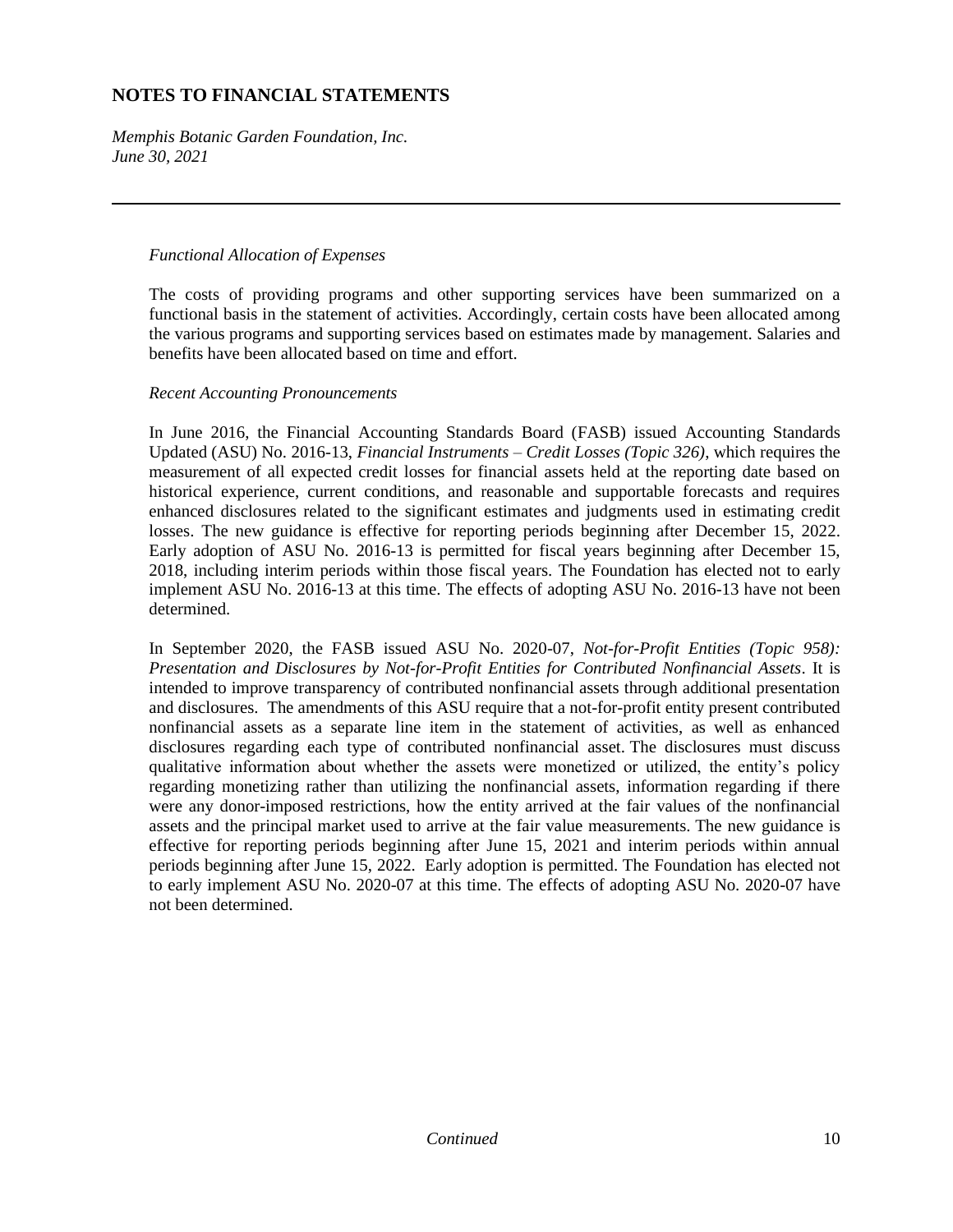*Memphis Botanic Garden Foundation, Inc. June 30, 2021*

#### *Subsequent Events*

The outbreak of COVID-19 in the United States continues to cause business disruption across a range of industries. The extent of the impact of COVID-19 on the Foundation's operational and financial performance will depend on certain developments, including the duration and spread of the outbreak and the impact on guests, employees and vendors, all of which are uncertain and cannot be predicted. The extent to which COVID-19 may impact the Foundation's financial condition or results of operations is unknown at this time. Management has reviewed events occurring through December 6, 2021, the date the financial statements were available to be issued. No other subsequent events occurred requiring accrual or disclosure.

#### **2. CONTRIBUTIONS RECEIVABLE, NET**

Unconditional promises to give, related to capital campaigns, at June 30, 2021, are as follows:

| Receivable in less than one year   | S | 670,388   |
|------------------------------------|---|-----------|
| Receivable in one to five years    |   | 659,000   |
| Thereafter                         |   | 75,000    |
|                                    |   | 1,404,388 |
| Less discount to net present value |   | (20,053)  |
| Less allowance for bad debts       |   | (10,000)  |
|                                    |   | 1,374,335 |

Contributions receivable are discounted at a rate of 1.51% during the year ended June 30, 2021; based on a risk-free U.S. treasury rate.

Approximately 72% of the Foundation's contribution receivable balance at June 30, 2021 was due from two donors.

## **3. FAIR VALUE MEASUREMENTS**

In 1999, the Foundation created the Memphis Botanic Garden Community Foundation Fund (the Fund) with the Community Foundation of Greater Memphis, Inc. ("CFGM"). The Foundation can request distributions of interest and/or principal related to the transfer of assets to the Community Foundation. The balance in the Fund at June 30, 2021 represents principal and accumulated net investment earnings.

The Foundation also has additional investment accounts at a separate institution in order to invest excess capital campaign funds.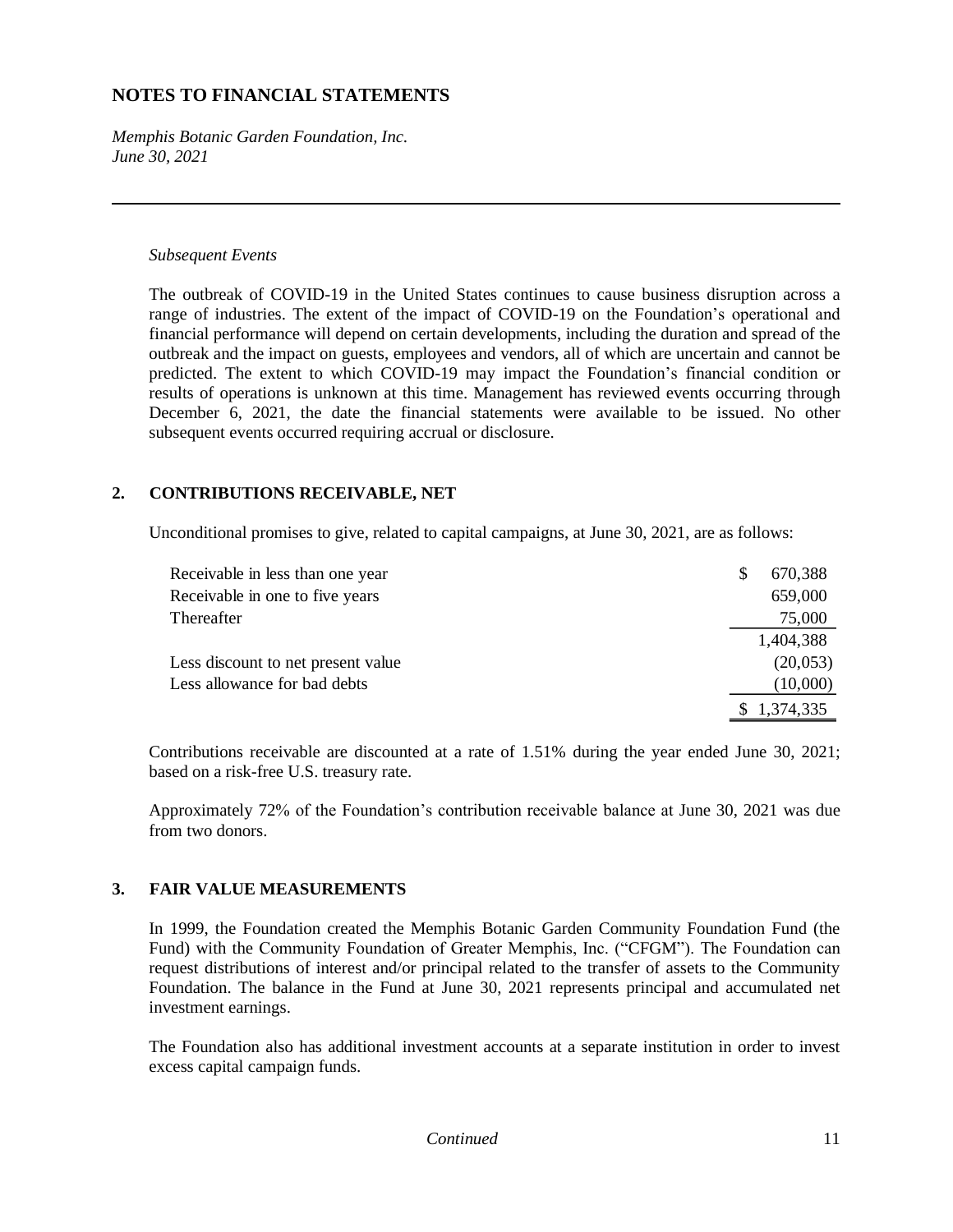*Memphis Botanic Garden Foundation, Inc. June 30, 2021*

> U.S. GAAP defines fair value and establishes a framework for measuring fair value. Fair value measurements apply to financial assets and liabilities, as well as non-financial assets and liabilities which are re-measured at least annually.

> U.S. GAAP establishes a hierarchy for inputs used in measuring fair value that maximizes the use of observable market data, when available, and minimizes the use of unobservable inputs when determining fair value. Observable inputs reflect assumptions market participants would use in pricing an asset or liability based on market data obtained from independent sources. Unobservable inputs reflect the Foundation's assumptions about the assumptions market participants would use in pricing an asset or liability based on the best information available in the circumstances.

> The Foundation groups its assets and liabilities measured at fair value in three levels based on the reliability of valuation inputs used to determine fair value. The proper level of fair value measurement is determined based on the lowest level of significant input. The levels are as follows:

- Level 1 valuations are based on quoted prices in active markets for identical assets or liabilities.
- Level 2 valuations are based on inputs other than quoted prices included in Level 1 that are observable for assets or liabilities, either directly or indirectly. These inputs include quoted prices for similar assets or liabilities in active markets, quoted prices for identical or similar assets or liabilities in markets that are not active (i.e. markets in which there are few transactions for the assets or liabilities, the prices are not current, or price quotes vary substantially either over time or among market makers), and modeling techniques based on inputs that are observable for the assets or liabilities.
- Level 3 valuations are based on modeling techniques using significant assumptions that are not observable in the market. The assumptions reflect the Foundation's own assumptions that market participants would use in pricing the assets or liabilities.

The availability of observable inputs varies from product to product and is affected by a variety of factors, including the type of product, whether the product is new and not yet established in the marketplace, and other characteristics particular to the transaction. To the extent valuation is based on models or inputs that are less observable or unobservable in the market, the determination of fair value requires more judgment. Accordingly, the degree of judgment exercised by the Foundation in determining fair value is greatest for instruments categorized in Level 3.

Financial assets and liabilities measured at fair value on a recurring basis include the following:

*Mutual and exchange traded funds:* Mutual funds and exchange traded funds are publicly traded investments and are valued daily at the closing prices reported on the active market on which the funds are traded.

*Negotiable certificates of deposit:* Investments are held at financial institutions and have a stated interest rate and maturity and are able to be traded. Fair values are based on quoted market prices for similar assets in an active market.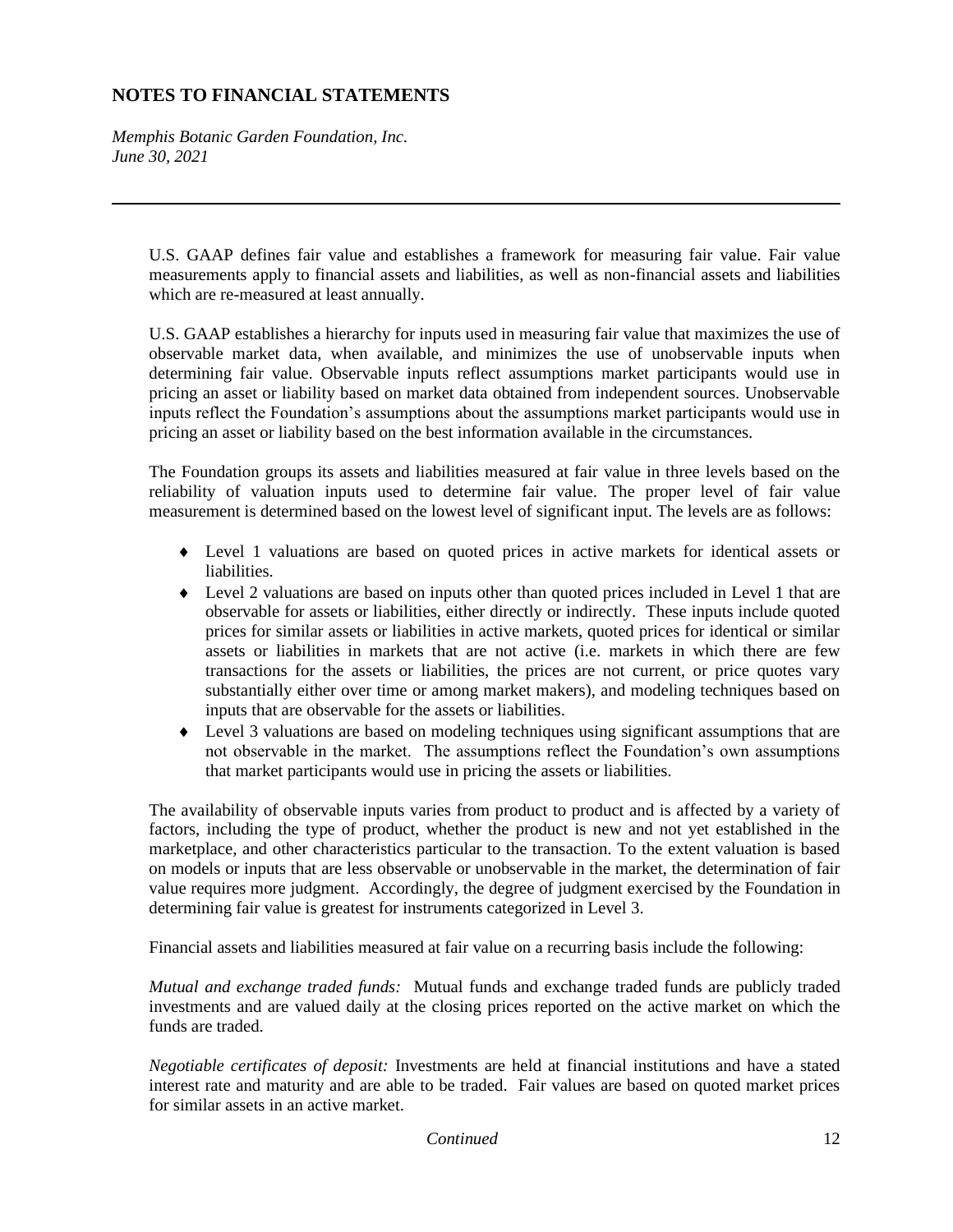*Memphis Botanic Garden Foundation, Inc. June 30, 2021*

> *CFGM Funds:* There is no limited or no observable market data for some of the prices of investments that are held in the Community Foundation Balanced Pool (the "Pool"), and the resulting fair values of these securities are categorized as Level 3. The Pool is invested in equities, fixed income securities, cash equivalents, alternative investments, and real estate securities. Management of Community Foundation calculated fair value using valuations received from the underlying managers.

> The following table sets for the by level, within the fair value hierarchy, the Foundation's financial assets and liabilities accounted for at fair value on a reoccurring basis.

|                           | Level 1 |         | Level 2 |    | Level 3   |   | Total     |  |
|---------------------------|---------|---------|---------|----|-----------|---|-----------|--|
| Mutual funds              |         | 243,952 | \$      | \$ |           | S | 243,952   |  |
| Exchange traded funds     |         | 366,690 |         |    |           |   | 366,690   |  |
| Negotiatable certificates |         |         |         |    |           |   |           |  |
| of deposit                |         |         | 99,979  |    |           |   | 99,979    |  |
| <b>CFGM Funds</b>         |         | -       |         |    | 3,144,487 |   | 3,144,487 |  |
|                           | S       | 610.642 | 99,979  |    | 3,144,487 |   | 3,855,108 |  |

The following table illustrates the activity of Level 3 assets during year ended June 30, 2021:

| Fair value at June 30, 2020             | \$2,427,786 |
|-----------------------------------------|-------------|
| Purchases                               | 300,000     |
| Realized and unrealized gains           | 474,670     |
| Reinvested interest and dividend income | 57,272      |
| Sale of assets                          | (115,241)   |
| Fair Value at June 30, 2021             | \$3,144,487 |

#### **4. NOTE PAYABLES**

The Foundation has a \$500,000 line of credit agreement with a bank, of which no amounts were outstanding at June 30, 2021. The line, which bears interest at the bank's prime rate (3.25% at June 30, 2021), is collateralized by the assets of the Foundation. The line of credit expires on April 15, 2022, at which time management expects to renew the line of credit with the bank. The line of credit is used to provide liquidity for day-to-day operations and management believes it is probable the Foundation will be able to renew its line of credit prior to its maturity.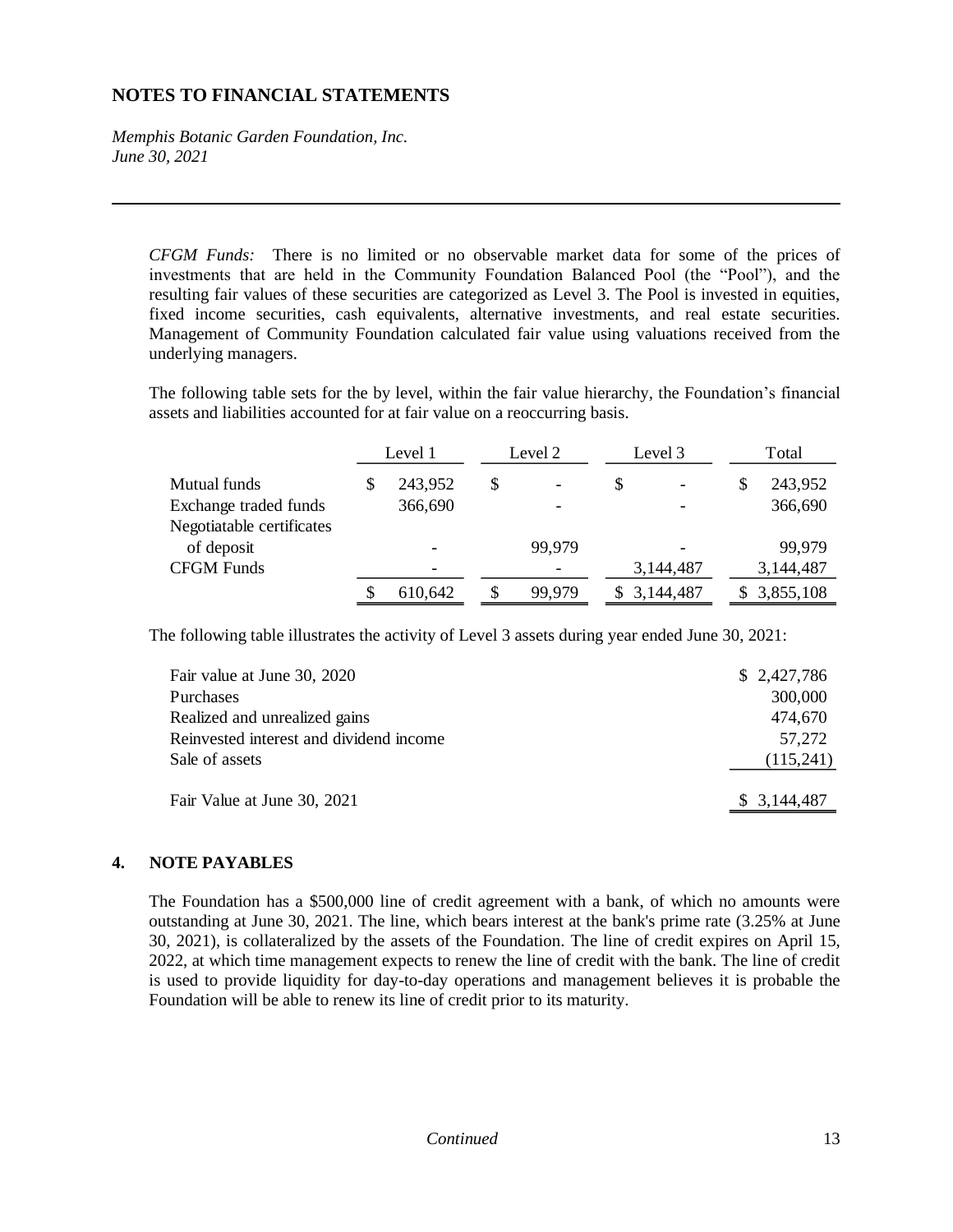*Memphis Botanic Garden Foundation, Inc. June 30, 2021*

> During 2014, the Foundation obtained a \$4,000,000 construction line of credit from a bank to fund the construction of the Live at the Garden Stage. Total draws on this line of credit during the construction period were \$3,687,547. The line was converted to a term note payable on October 1, 2014. In April 2018, the outstanding balance of \$586,725 was refinanced with a new 5 year note payable maturing on April 15, 2023. The note bears interest at an annual fixed rate of 4.53%, which is due monthly, and is collateralized by the assets of the Foundation. The outstanding balance as of June 30, 2021 was \$184,134.

> In response to the COVID-19 pandemic, the Coronavirus Aid, Relief and Economic Security (CARES) Act was signed into law on March 27, 2020. One provision of the CARES Act is the establishment of the Paycheck Protection Program (PPP) under the Small Business Administration's 7(a) program. The PPP provides for loans to be made to small businesses effected by the COVID-19 pandemic. If certain criteria are met, small businesses receiving PPP loans may have all or a portion of the loans forgiven, effectively converting the outstanding balance and accrued interest to a grant. Any portion of PPP loans not forgiven have a term of two years and bear interest at 1.0%, with repayments deferred for six months. In April 2020, the Foundation received a PPP loan in the amount of \$445,500. The loan was forgiven on January 13, 2021 and is recognized as a gain on extinguishment of note payable in the statement of activities.

> In February 2021, the Foundation received a second PPP loan in the amount of \$456,945 and matures on February 4, 2023. Management expects to have its PPP loan forgiven in during the year ended June 30, 2022, and will be recognized as a gain on extinguishment of note payable in the statement of activities.

Maturities of note payables as of June 30 are as follows:

| Year |    |         |
|------|----|---------|
| 2022 | \$ | 89,671  |
| 2023 |    | 551,408 |
|      |    |         |
|      | \$ | 641,079 |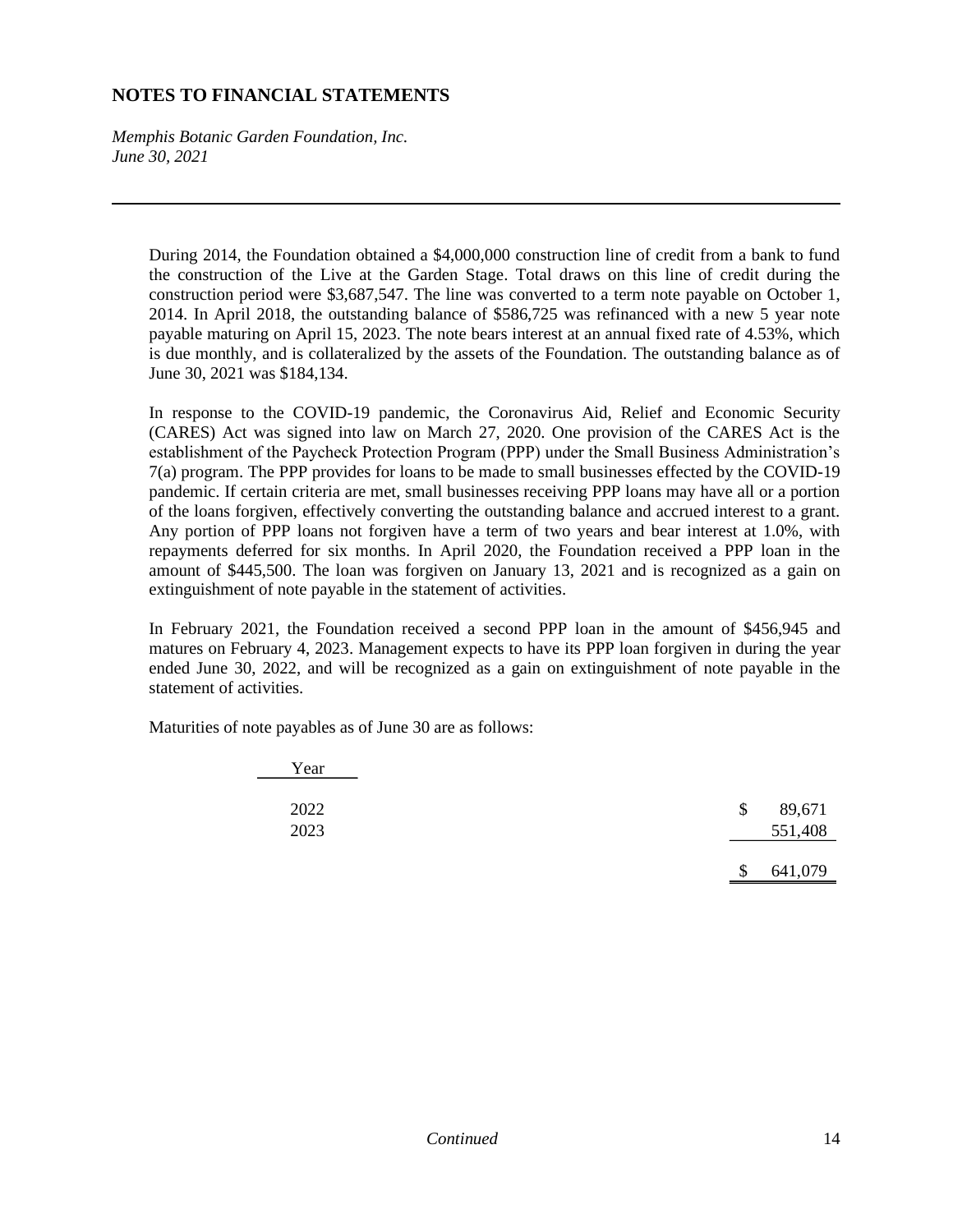*Memphis Botanic Garden Foundation, Inc. June 30, 2021*

## **5. NATURE AND AMOUNT OF NET ASSETS**

Net assets with donor restrictions are restricted for the following purposes:

| \$<br>49,558 |
|--------------|
| 33,917       |
| 3,073,847    |
| 50,000       |
| 190,150      |
| 1,937,625    |
|              |
| \$5,335,097  |
|              |

The Foundation also has board designated endowment funds of \$1,206,862 at June 30, 2021.

Net assets were released from donor restrictions by incurring expenses satisfying the purpose specified by donors. The amounts released during the year ended June 30, 2021 are as follows:

| Purpose releases:                 |         |
|-----------------------------------|---------|
| Sculpture for Japanese Garden     | 26.433  |
| Nourish: GreenPrint 2021 Campaign | 854.149 |
|                                   |         |
|                                   | 880.582 |

The deficit net assets without donor restrictions balance is primarily due to capital expenditures in excess of contributions for the Live at the Garden stage. Management expects to recoup the deficit through future Live at the Garden concerts and other special events.

## **6. ENDOWMENT**

The Foundation's endowment consists of three individual funds established for a variety of purposes. Net assets associated with endowment funds are classified and reported based on the existence or absence of donor-imposed restrictions.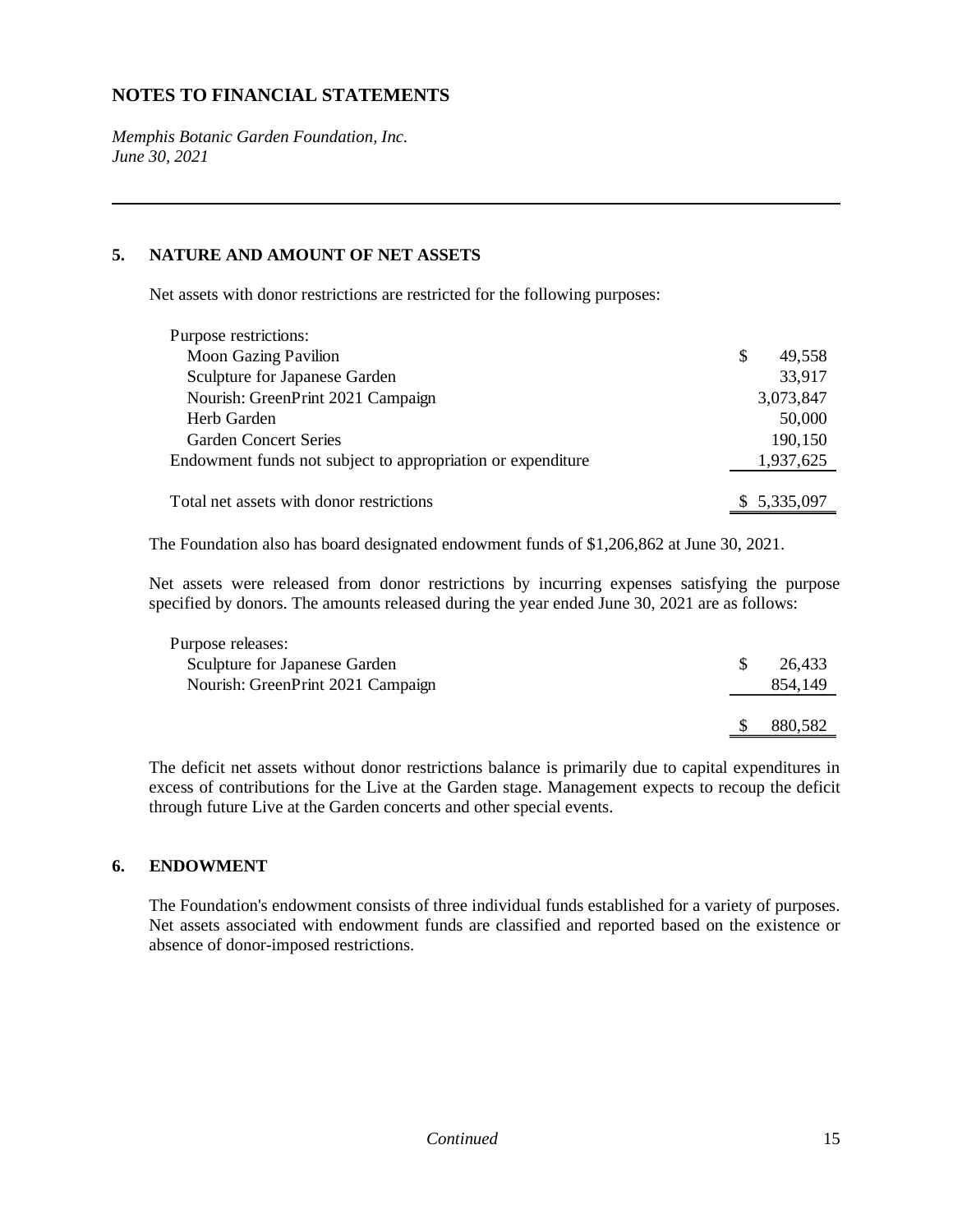*Memphis Botanic Garden Foundation, Inc. June 30, 2021*

> The Board of Trustees of the Foundation has interpreted the State Prudent Management of Institutional Funds Act ("SPMIFA") as requiring the preservation of the fair value of the original gift as of the gift date of the donor-restricted endowment funds absent explicit donor stipulations to the contrary. As a result of this interpretation, the Foundation classifies as net assets with donor restrictions in perpetuity (a) the original value of gifts donated to the permanent endowment, (b) the original value of subsequent gifts to the permanent endowment, and (c) accumulations to the permanent endowment made in accordance with the direction of the applicable donor gift instrument at the time the accumulation is added to the fund.

> The remaining portion of the donor-restricted endowment fund that is not classified in net assets with donor restrictions in perpetuity is classified as board designated net assets without donor restrictions until those amounts are appropriated for expenditure by the Foundation in a manner consistent with the standard of prudence prescribed by SPMIFA.

> The Foundation has adopted investment and spending policies for endowment assets that attempt to provide a predictable stream of funding to programs supported by its endowment while seeking to maintain the purchasing power of the endowment assets. At June 30, 2021, all of the endowment funds are invested in the Community Foundation as further discussed in Note 3.

*Changes in Endowment Net Assets for the Year Ended June 30, 2021:*

|                                         | Without Donor<br>Restrictions | With Donor<br>Restrictions | Total       |
|-----------------------------------------|-------------------------------|----------------------------|-------------|
| Endowment net assets, June 30, 2020     | 490,161<br>S                  | \$1,937,625                | \$2,427,786 |
| Realized and unrealized gain            | 474,670                       |                            | 474,670     |
| Reinvested interest and dividend income | 57,272                        |                            | 57,272      |
| Purchase of assets                      | 300,000                       |                            | 300,000     |
| Sale of assets                          | (115, 241)                    |                            | (115,241)   |
| Endowment net assets, June 30, 2021     | 1,206,862                     | 1,937,625                  | 3,144,487   |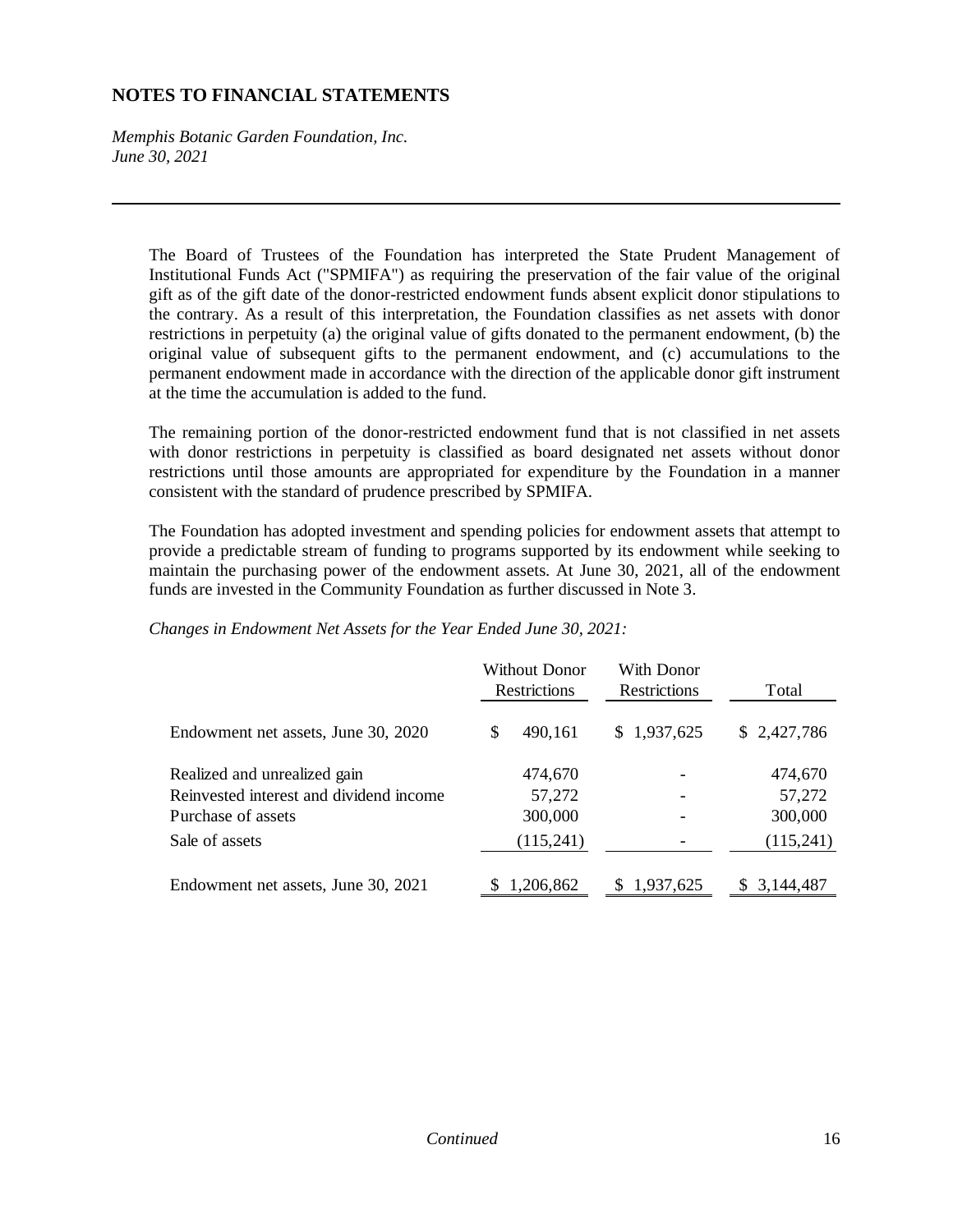*Memphis Botanic Garden Foundation, Inc. June 30, 2021*

#### **7. SPONSORSHIP AGREEMENT**

During the year ended June 30, 2020, the Foundation entered into a 10-year sponsorship agreement for naming right of the Live at the Garden Stage. The total sponsorship is \$750,000, to be paid over the life of the 10-year agreement. Sponsorship revenue for this agreement is recognized on a straight-line basis over the life of the agreement. For the year ended June 30, 2021, \$75,000 was recognized in the statement of activities, and \$18,750 is included in deferred revenue in the statement of financial position at June 30, 2021. The remaining payments per the agreement are as follows:

| Year       |               |
|------------|---------------|
| 2022       | 125,000<br>\$ |
| 2023       | 125,000       |
| 2024       | 125,000       |
| 2025       | 150,000       |
| 2026       | 25,000        |
| Thereafter | 75,000        |
|            |               |
|            | 625,000<br>\$ |

#### **8. RETIREMENT PLAN**

The Foundation sponsors a defined contribution retirement plan (the "401 $(k)$  Plan") covering employees meeting certain age and service requirements. The Foundation has the option to make matching contributions to the Plan on behalf of each participant. Foundation matching contributions to the 401(k) Plan were \$16,491 for the year ended June 30, 2021.

#### **9. CONTRIBUTED SERVICES**

A substantial number of volunteers, as well as employees of the City of Memphis, have made significant contributions of their time to the ongoing maintenance of the Garden and the operations of the Foundation. The value of contributed services meeting the requirements for recognition in the financial statements is not material and has not been recorded.

#### **10. RELATED PARTY TRANSACTIONS**

The Foundation received management fees from the City of Memphis in the amount of \$170,819 during the year ended June 30, 2021.